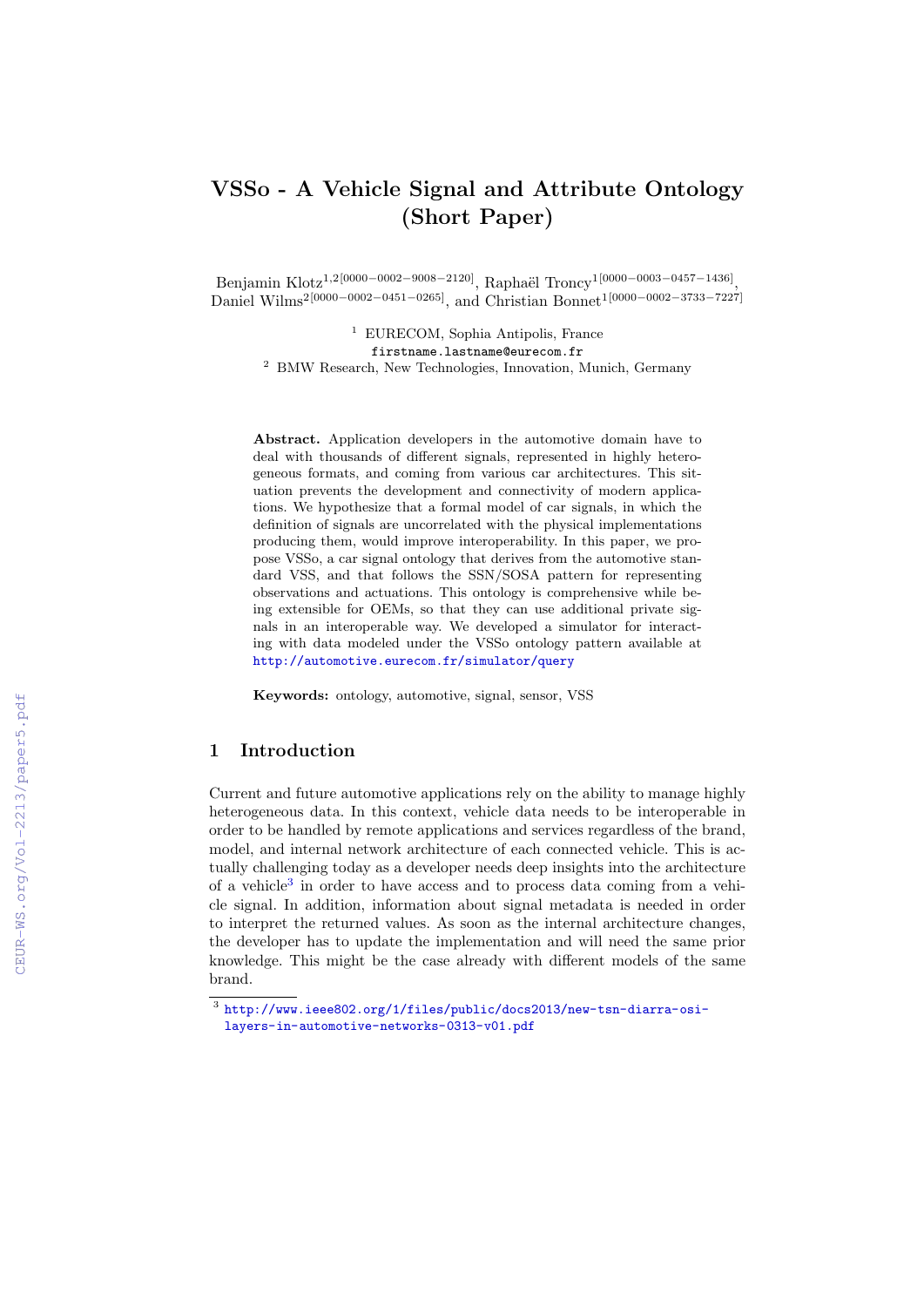We propose to use semantic technologies for addressing the challenge of defining a formal model of car signals [\[2\]](#page-7-0). Many ontologies have been developed in order to solve problems in the automotive domain. In 2003, [\[10\]](#page-7-1) proposed an ontology-based data access for car. [\[11\]](#page-7-2) describes the relationship between components, failures and their symptoms. [\[3\]](#page-7-3) proposes an automotive ontology describing the user's actions and car context. More generally, several research projects proposed ontology-based representation of some car context to provide advanced driver-assistance systems (ADAS) [\[13,](#page-7-4)[1,](#page-7-5)[9](#page-7-6)[,12,](#page-7-7)[8\]](#page-7-8), but they are not complete or extensible, nor they are automotive standards.

W3C and OGC have developed standards for defining systems with their signals. The Semantic Sensor Network<sup>[4](#page-1-0)</sup> (SSN) ontology  $[5,4]$  $[5,4]$  is an ontology for describing sensors and their observations, as well as actuators and actuations. SSN follows a horizontal and vertical modularization architecture by including a lightweight but self-contained core ontology called SOSA<sup>[5](#page-1-1)</sup> [\[7\]](#page-7-11) (Sensor, Observation, Sample, and Actuator) for its elementary classes and properties, that was released in October 2017. Both SSN and SOSA are domain independent.

We therefore observe a gap between the need for data interoperability and the current state of the art in terms of car modeling. We see a need for an ontology focusing on car signals and sensors. We also identify another requirement: such an ontology should be compliant with automotive standard such as the Vehicle Signal Specification  $(VSS)^6$  $(VSS)^6$  or follow best modeling practices in order to be used. We require such an ontology to be comprehensive enough to cover most known signals while being extensible by OEMs. The remainder of this paper is structured as follow. First, we list our requirements in Section [2.](#page-1-3) We describe how we have converted the VSS automotive standard into an ontology in Section [3.](#page-2-0) We evaluate it in Section [4.](#page-6-0) Finally we conclude and describe future work in Section [5.](#page-6-1)

## <span id="page-1-3"></span>2 Requirements

A good car signal ontology should enable a web developer to query and extract knowledge from a car signal database with no deep expertise in the automotive domain. In this section, we define a set of competency questions<sup>[7](#page-1-4)</sup>, which we will later use as a mean of evaluating the produced ontology.

There is a need to define a number of static properties or attributes describing either a complete vehicle or its parts. For instance:

- How many attributes does a car have?
- What is the model and release date of this car?
- What are the dimensions of this car?

- <span id="page-1-1"></span> $^5$  http://www.w $3.\texttt{org/ns/sosa/}$
- <span id="page-1-2"></span>6 [https://github.com/GENIVI/vehicle\\_signal\\_specification](https://github.com/GENIVI/vehicle_signal_specification)
- <span id="page-1-4"></span><sup>7</sup> The full list of questions is available at [https://github.com/klotzbenjamin/vss](https://github.com/klotzbenjamin/vss-ontology)[ontology](https://github.com/klotzbenjamin/vss-ontology)

<span id="page-1-0"></span><sup>4</sup> <http://www.w3.org/ns/ssn/>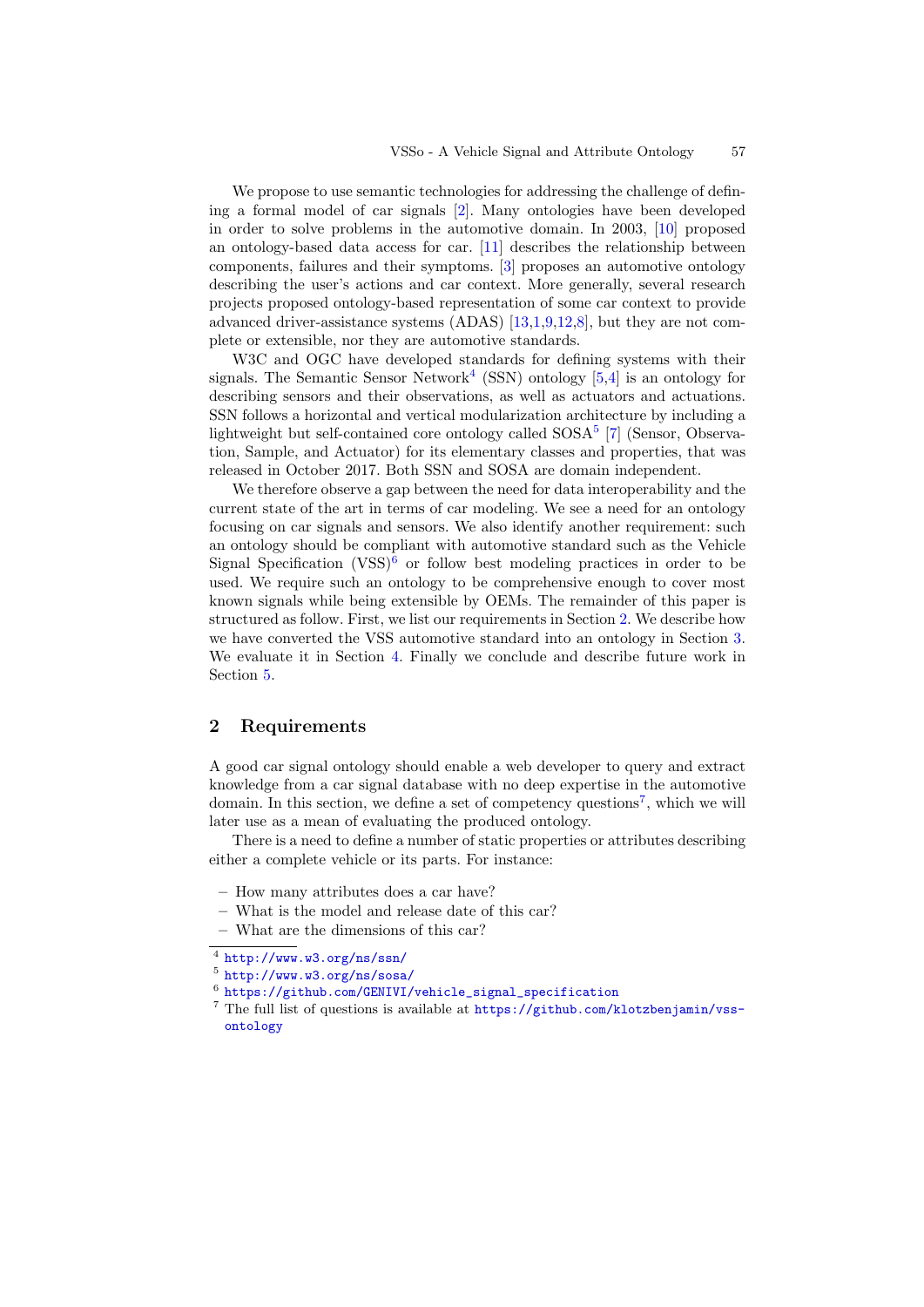58 B. Klotz et. al.

- What type of transmission does this car have?
- How many doors or seats does this car have?
- On which side is located the steering wheel in this car?

A car contains numerous sensors that produce signals. We need to be able to retrieve metadata about those sensors and signals. For instance:

- Is there a signal measuring the steering wheel angle?
- Which signals are both observable and actuable?
- How many different speedometers does this car contain?
- What unit type does the signal vss:VehicleYaw use?
- What are the maximum values allowed for all signals from a Vehicle?
- Which signals measure a temperature and in which part are they located in the car?

Car sensors will generate a lot of values that depend on time and space. One should be able to query the current values of the signals as well as past historical ones. This leads to additional competency questions:

- What is the current gear?
- Which windows are currently open?
- What is the local temperature on the driver side now?

We hypothesize that the generic modeling patterns defined in the SSN/- SOSA ontology [\[5\]](#page-7-9) is adequate to describe observations and that an additional vocabulary is needed to define the specific terms in the automotive domain.

## <span id="page-2-0"></span>3 Development of VSSo

We developed VSSo, a vehicle signal ontology based on the GENIVI and W3C standard data model VSS (Vehicle Signal Specification). The ontology is available at <https://github.com/klotzbenjamin/vss-ontology/>.

## 3.1 VSS

The Vehicle Signal Specification defines a tree containing 451 Branches, 43 Attributes and 1060 Signals that aim to represent car data. The specification states that:

- Branches are car parts or components. They are represented as nodes in the VSS tree. Branches can contain other branches or signals and attributes.
- Attributes are the static information about a car. They are represented as leaves in the VSS tree and defined by a path starting with "Attribute" describing its position in the VSS tree. For instance, the VIN is Attribute. Vehicle.VehicleIdentification.VIN. They also have entries such as a description, a type, a unit or restrictions on values.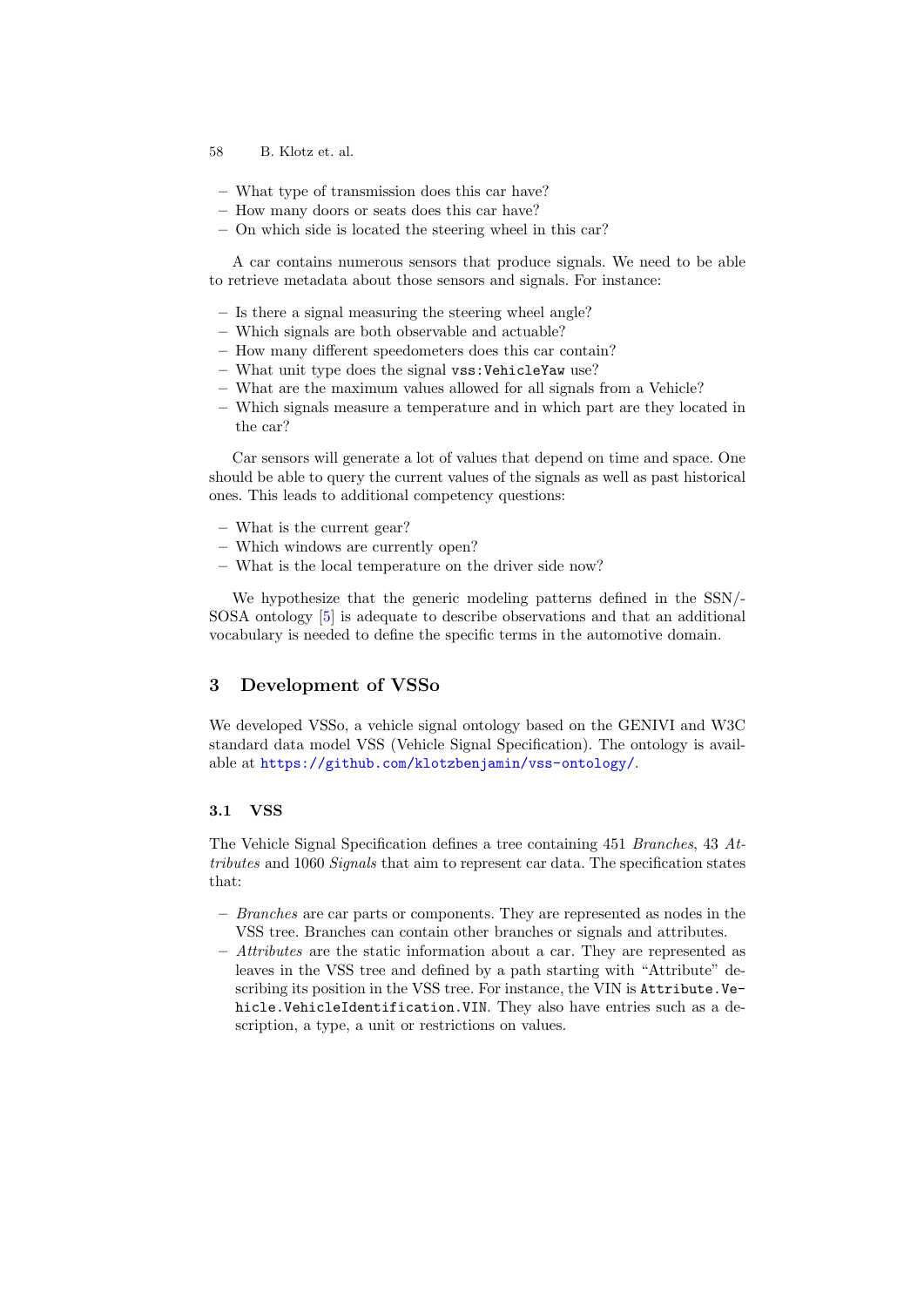– Signals are the dynamic information about a car that is either produced by a sensor or consumed by an actuator. For instance, Signal.Drivetrain.Transmission.Speed is the car speed, measured in the Transmission branch. Signals, like attributes, have entries providing a description, a type, and potentially a unit and restrictions on values.

In its original form, VSS did not contain information about sensors or actuators. In order to describe the difference between signals measuring the same phenomenon with different sensors, we added new entries in VSS signals. We also clarified the concepts names and choices of units. Those corrections have been approved by GENIVI and are now part of evolution of this standard.

#### 3.2 General modeling pattern

The general idea behind the design of the VSS ontology is to reuse the pattern of VSS. All branches are sub-branches of bigger branches. Therefore, we reuse it in a component-based pattern using subclasses of vss:Branch linked with the transitive object property vss: partOf. This means that a VSS Branch is used to generate a new class, and the parent branch is attached to it with a vss:partOf property (Listing 1.1).

Listing 1.1. vss: Drivetrain is an example of a generated class part of vss: Vehicle

```
vss : Drivetrain a rdfs : Class, owl : Class;
    rdfs: subClassOf vss: Branch;
    rdfs:subClassOf [a owl: Restriction;
        owl: on Property vss: partOf;
        owl: allValuesFrom vss: Vehicle |;
    rdfs: label "Drivetrain"@en;
    rdfs: comment " Drivetrain. All body components"@en.
```
It also reuses the sets of entries defining VSS concepts. Indeed, attributes, branches and signals are all defined by at least a name, a type and a description. These entries allow the generation of one class per VSS concept, with a RDFS label and comment. Attributes and signals also have additional entries, such as a unit, or a set of potential values and a sensor or actuator. All these entries define the specific details of an attribute or signal (Listing 1.2).

Listing 1.2. vss: AmbientAirTemperature is a signal measured by a vss: Thermometer in qudt:DegreeCelcius

```
vss : AmbientAirTemperature a rdfs : Class, owl : Class;
    rdfs:subClassOf vss: ObservableSignal;
    rdfs:label "AmbientAirTemperature"@en;
    rdfs: comment "Signal. Vehicle. AmbientAirTemperature:
        Ambient air temperature"@en;
    rdfs:subClassOf [a owl: Restriction;
        owl: onProperty sosa: isObservedBy;
        owl: allValuesFrom vss: Thermometer ];
    rdfs:subClassOf [a owl: Restriction;
```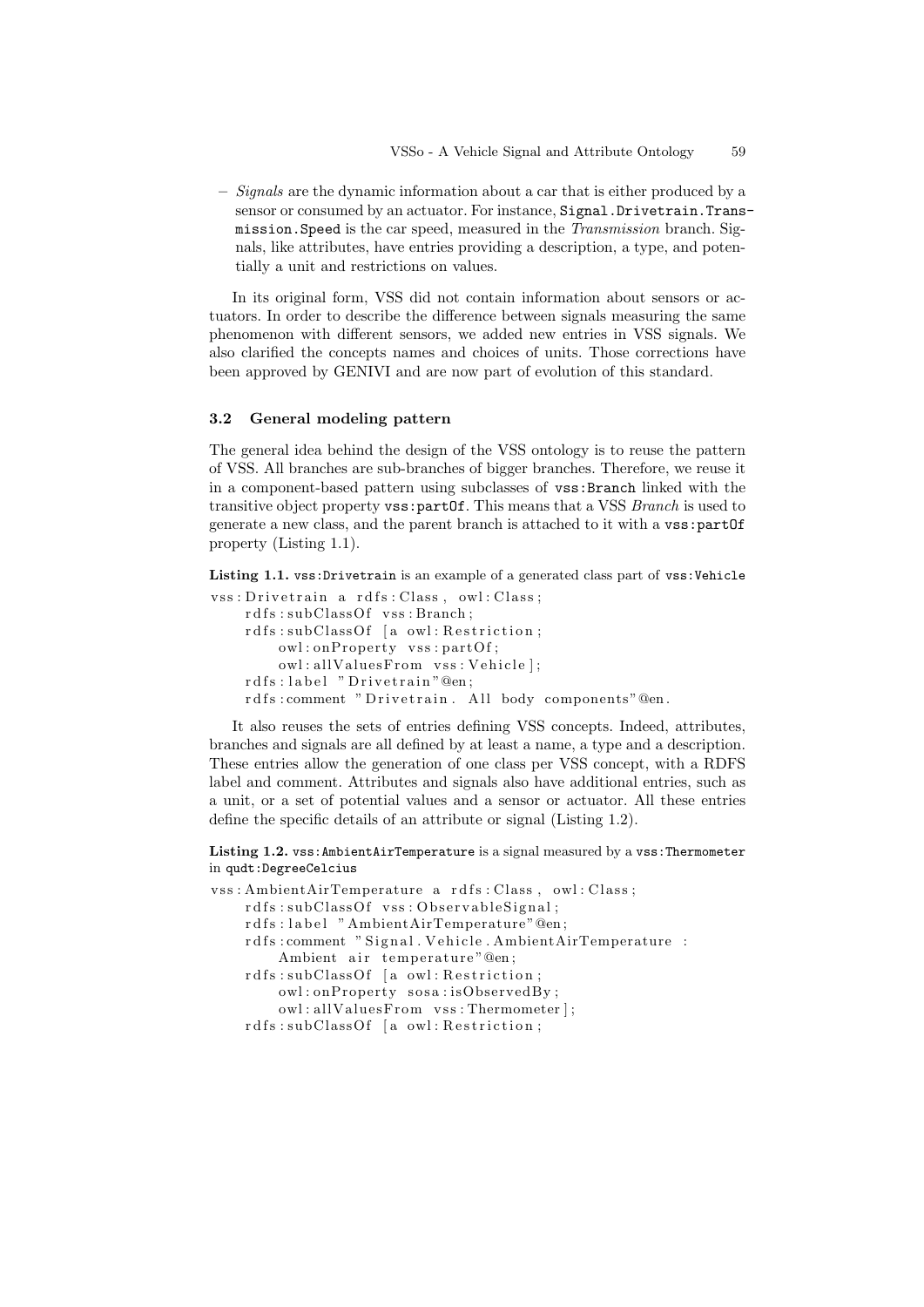60 B. Klotz et. al.

owl: on Property qudt: unit; owl: allValuesFrom qudt: TemperatureUnit ].

We generate a datatype property for each VSS attribute which are subproperties of a generic vss:attribute datatype property. All those attributes being static, there is no need to model them using a dynamic pattern. VSS attributes are attached to VSS branches which is materialized in the domain of those properties, while their range makes use of a custom datatype (Listing 1.3).

Listing 1.3. vss:tankCapacity is an attribute of the vss:FuelSystem branch

```
vss:tankCapacity a owl:DatatypeProperty;
    rdfs:subPropertyOf vss: attribute;
    rdfs: label "TankCapacity"@en;
    rdfs: comment " Attribute. Drivetrain. FuelSystem. TankCapacity:
        Capacity of the fuel tank in liters"@en;
    rdfs: domain vss: FuelSystem;
    rdfs: range cdt: volume.
```
Signals, however, are going to be observed over time and space and there is a need for a dynamic modeling pattern. We take advantage of the SSN/SOSA pattern for modeling sensors, actuators, observable and actuatable properties, observations and actuations. SOSA uses the triplets (Observation, ObservableProperty, Sensor) to model this. Observations contextualize the data with properties such as sosa:FeatureOfInterest (e.g. a car), the sosa: (Simple)Result as well as sosa:phenomenonTime and geo:lat, geo:long for the spatiotemporal context of the Observation. An equivalent pattern exist for actuations in SOSA.

SSN/SOSA does not define a unique unit ontology, but it is open to use multiple ones. In order to remain open, we only set restrictions on unit systems in the QUDT ontology<sup>[8](#page-4-0)</sup>[\[6\]](#page-7-12) and let the user choose the units freely.

#### 3.3 Modeling problems and new VSS policies

Several exceptions and issues prevent the trivial generation of a healthy ontology from VSS.

Concept disambiguation. VSS relies on a full path to define an attribute or a signal. For instance Signal.Drivetrain.Engine.Speed, is clearly the rotation speed of the engine while Signal.Cabin.Infotainment.Navigation.Current-Location.Speed is the vehicle speed measured by the GPS. However they would both generate a class vss:Speed if we would take the leaf of the tree as the base concepts. Therefore, VSS concepts are renamed for clarification. In this example, vss:EngineSpeed and vss:VehicleSpeed are actually created. Sometimes, two different paths in the VSS tree actually refer to the same concept. For example, the signal Signal.Drivetrain.Transmission.Speed also measures the speed of the car according to the gearbox. The class vss:VehicleSpeed is here unique. Its instances differ given the sensors that will produce the values and the branch hosting the sensor (Fig. [1\)](#page-5-0).

<span id="page-4-0"></span>8 <http://www.qudt.org>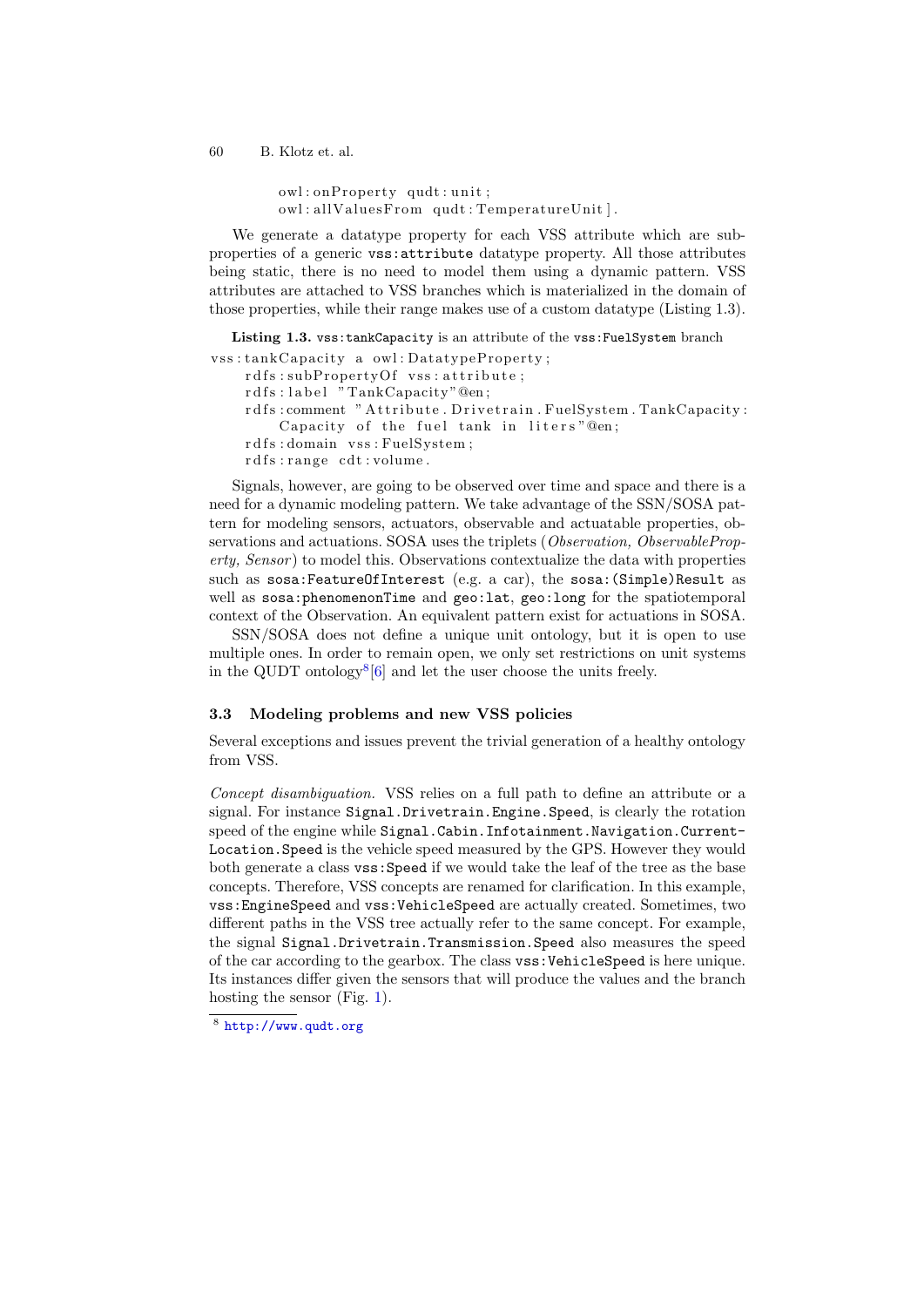

<span id="page-5-0"></span>Fig. 1. Two signals representing the same concept: the vehicle speed

Signals are observable, actuatable or both. We define two main signal classes in the VSS ontology: vss:ObservableSignal, as a subclass of sosa:Observable-Property, and vss:ActuatableSignal subclass of sosa:ActuatableProperty. All signals in VSS are subclasses of at least one of them. Many signals are subclasses of both. The choice of making a signal observable or actuatable is based on the existence of the sensor and actuator entries of each VSS Signal.

We also define a sosa: Sensor for all sosa: ObservableProperty and a sosa:Actuator for all sosa:ActuatableProperty. These sensors and actuators are as technology-independent as possible, as their physical instances vary from one OEM to another. Some signals relate to complex systems such as the infotainment system where there are no physical sensors or actuators. In this case, a virtual system defines the sensor/actuator producing and consuming the data.

All branches are  $\text{vs.}$  partOf vss: Vehicle. The path defining attributes and signals begins with the top element of the tree, being either "Attribute" or "Signal". The modeling choice would require the top branch to be the complete vehicle that contains all branches. There is, nevertheless, a branch among the top one called "Vehicle" containing attributes and signals about the full vehicle, such as its VIN. We take this branch as the top one containing all other branches.

Position-related concepts are not branches. In VSS, the path to certain attributes and signals contains the position of certain branches. This is especially the case for elements that exist multiple times within one car, such as doors, seats and mirrors. For instance, there are signals Door.Left.IsLocked and Mirror.Right.Tilt. It is not desired to have classes defining "left" and "right". We decide to model the hosting branches with a property vss: position. This defines instances of such branches with the correct positions and still refer to a unique class. Using the same example, a door instance would have vss: position vss:Left and the mirror instance a vss:position vss:Right.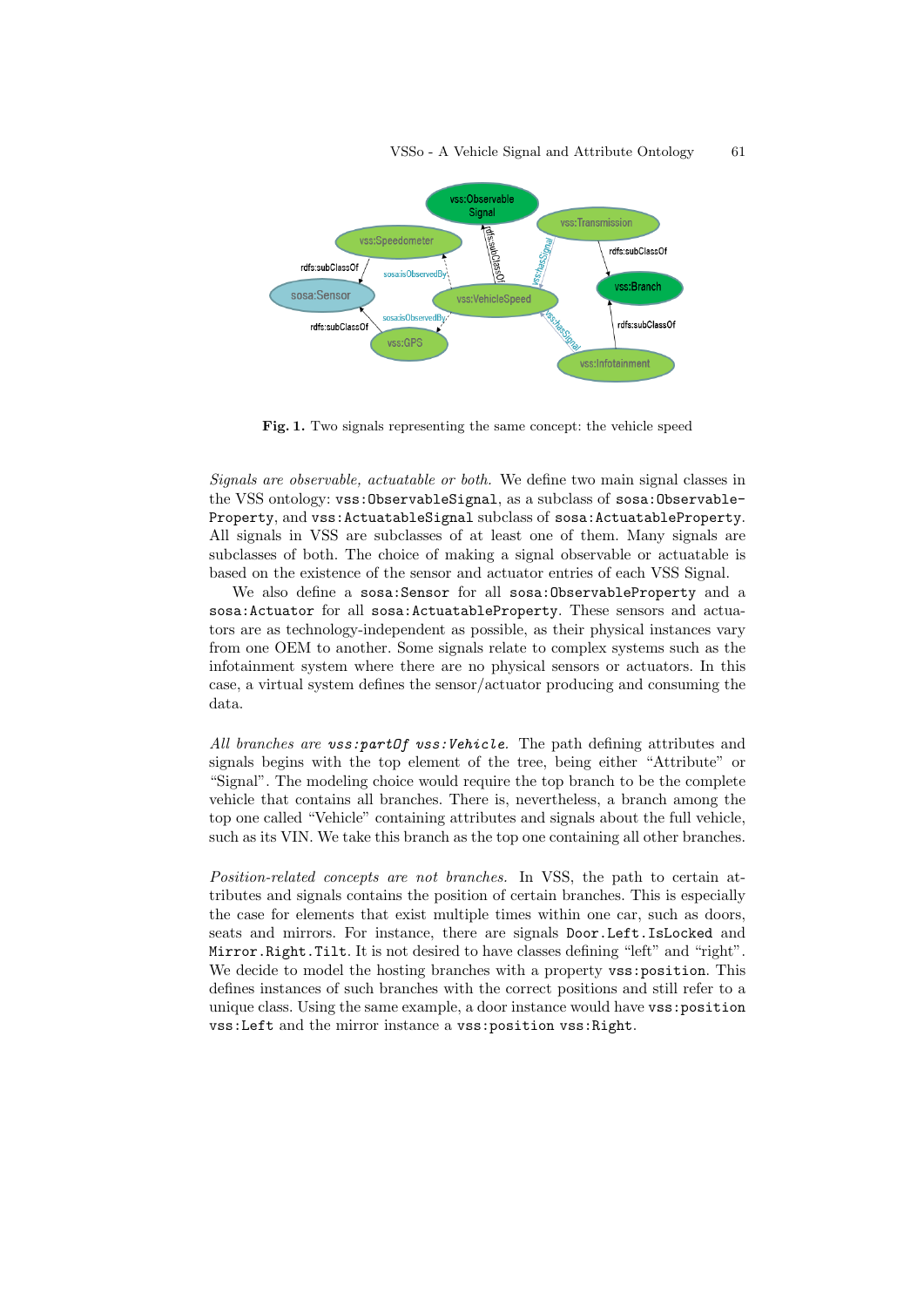62 B. Klotz et. al.

# <span id="page-6-0"></span>4 Evaluation

In order to evaluate the coverage of the VSS ontology, we tried to write SPARQL queries for all competency questions described in the Section [2.](#page-1-3) We also generate synthetic traces data using the VSSo ontology. Here are simple examples of such queries:

What are the attributes of the chassis?

```
SELECT ? attribute ? value
WHERE \{ ? attribute
                rdfs:subPropertyOf vss:attribute.
  ? branch ? attribute ? value;
            a vss: Chassis.
}
What is the current gear?
SELECT ? signal ? result ? time
WHERE {
  ? signal a vss: Gear.
  ? obs a sosa: Observation;
        sosa: observedProperty ? signal;
        sos a: {\tt has SimpleResult} ? {\tt result} ;
        sosa: phenomenonTime ? time.
}
ORDER BY DESC(? time )
LIMIT 1
```
VSSo fits our requirements of being based on an automotive standard and semantically enriching car data. Furthermore, with more than 300 different signals and 50 attributes, VSSo defines more concepts than all ontologies, vocabularies and schemata from the state of the art, making it more complete. Finally, because VSSo is based on a specification meant to be extended, it is also easy to extend. In order to do so, a developer can directly use VSSo and its patterns to create new attributes, branches and signals. Another solution consists in writing the VSS extension in VSS format, and generate a new ontology. However, this second solution requires a step of validation afterwards. We extended the generator<sup>[9](#page-6-2)</sup> with a simple health check script. For instance, an OEM can define a private signal for a new embedded camera. In order to use it, a developer will define this camera as part of the VSSo extension in a new namespace.

# <span id="page-6-1"></span>5 Conclusion and Future Work

In this paper, we identified a gap in formal definition of car signals and sensors. We used some best practices both from the Semantic Web community and the automotive standards to propose VSSo, an ontology developed on top of

<span id="page-6-2"></span> $^9$ [https://github.com/klotzbenjamin/vss-ontology/tree/master/rdf](https://github.com/klotzbenjamin/vss-ontology/tree/master/rdf-generation)[generation](https://github.com/klotzbenjamin/vss-ontology/tree/master/rdf-generation)